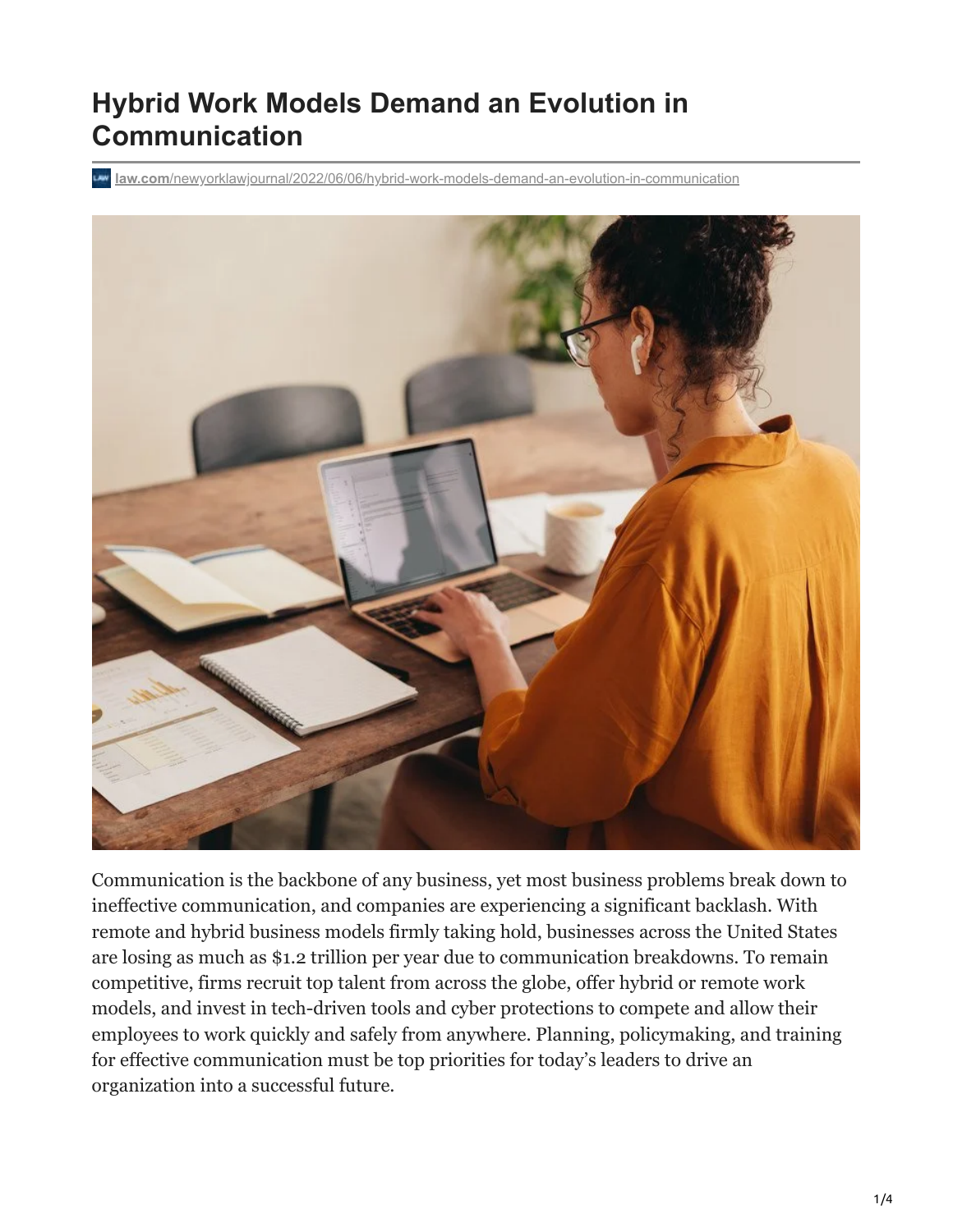"We have grown significantly in the past three years," said Heather Oden, COO at Ball Janik LLP, who helped her firm open a fourth office this year. "It can be challenging to keep up with this growth and ensure our people collaborate and communicate effectively. We've realized that driving our firm's communication practices is an evolutionary practice that we must constantly focus on. We also have to be mindful about the threats we face in our interconnected world and have been able to leverage cybersecurity insurance and training to help protect our organization."

With remote and hybrid working models come new business truths: Communication planning and collaborative planning need to be pushed to the forefront of all business models and not seen as an afterthought. The most successful businesses understand this and implement communication practices at every level—from the top down.

"According to the Association of Legal Administrators' new 2022 Benchmarking Survey, by fall of 2021, 22% of attorneys and 16% of staff worked remotely on scheduled days," says ALA President Sarah Evenson, JD, MBA. Three out of five respondents expected their remote working levels to remain about the same in the future for both attorneys and staff. So remote working is here to stay in legal, and legal organizations need to adapt their communications accordingly. Firms have many options—intranets, social media channels, instant messaging video—to keep people connected. While there are many choices, how you use them counts. The right combination will provide for communication that is consistent, transparent, and authentic."

A new study by Harris Poll and Grammarly, which surveyed 251 business leaders and over 1,000 knowledge workers in the United States, reported that 96% of business leaders agree that effective communication is essential for delivering business results. According to the report, business leaders estimate their teams lose 7.47 hours per week to poor communication (almost a full day in the workweek!). Additionally, 1 in 5 business leaders (22%) estimate the value of business lost due to ineffective communication is \$10,000 or higher per employee annually.

According to the 2022 Grammarly State of Business Report, nearly 9 out of 10 business leaders have experienced the adverse impact of poor communication at work, including increased costs (45%), missed deadlines, or increased time to resolution (39%), and eroded brand credibility or reputation (34%).

Here are three steps businesses can take to enhance their communication practices effectively and become successful.

#### **Bridge the Gap Between Tech-Tools and Effective Communication**

Too often, it is thought that investment in technology alone will improve communication and collaboration. However, this mindset can drive inefficiency and create frustration amongst employees. Poorly thought out and executed technology rollouts leave people confused about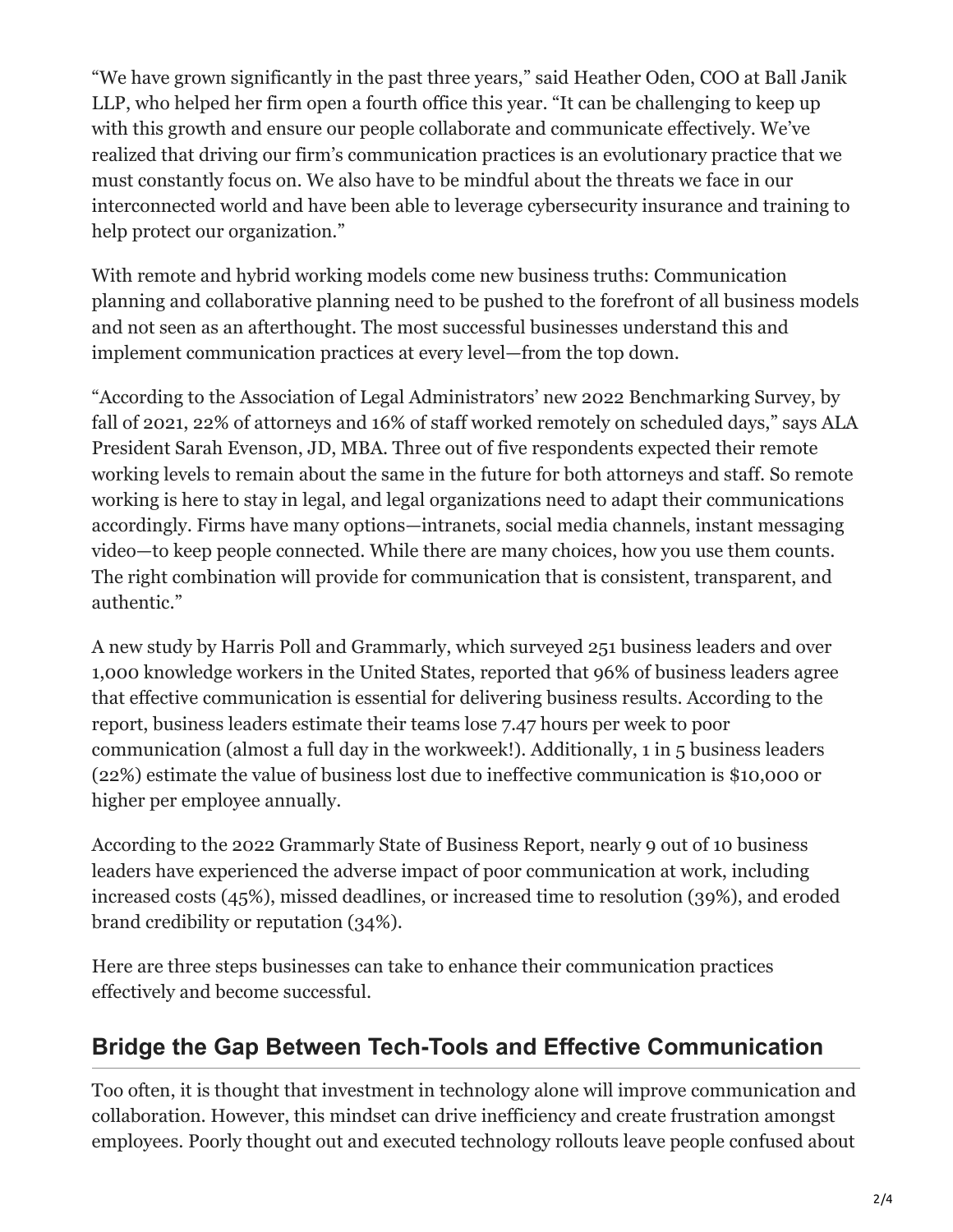using new tools, their purpose, and where to turn with questions. As important as the technology businesses implement is communicating with all stakeholders and groups that will use these tools. A corporate communication representative or team should be part of technology projects from inception to rollout. Continuous communication helps create evangelists who promote the use of tech tools within their groups. This drives adoption and use, leading to successful implementations and improved efficiency.

#### **Provide Guidelines Around Effective Communication**

While every business is different, each must focus on its priorities and goals by providing more guidance around where and how teams collaborate. Forming communication policies and plans woven into the fabric of company culture is a powerful way to drive effective communication. Studies have shown that without direction, people take it upon themselves to find methods of communication to get their work done. This can lead to a lack of continuity and disjointed communication culture that leads to problems obtaining and retaining customers and employees. Conversely, companies that implement communication plans and policies drive forward with a united brand that the marketplace rewards.

### **Prioritize and Practice Exceptional Communication**

Businesses that practice effective communication and prioritize their experience will be able to gain top talent and make a significant impact on employee retention and career development. Business leaders from companies both growing in revenue or declining prioritize employee satisfaction and retention. Communication is a critical component of the engaged and satisfied workforce. Good communication practices and policies must permeate all levels and departments of a company to be successful.

## **Define a Clear Path for New Employees**

Critical to the hiring process is a solid onboarding process for new employees. Communication plans should be provided during the onboarding phase. Some companies go a step further by developing mentorship programs. Research has shown that a newly hired employee who has not been given communication guidance will likely flounder and ultimately leave a company where ambiguous communication practices abound. Today's employees expect to be quickly folded into a company's cultural fabric to be impactful. Communication planning is a critical building block needed to meet this expectation.

While the workplace evolves at a staggering pace, communication is the keystone that holds together people in every location and level. It drives new hire success, technology implementations, security awareness, and profit and loss statements. Communication planning is a constant process that helps with employee retention and satisfaction. It may not